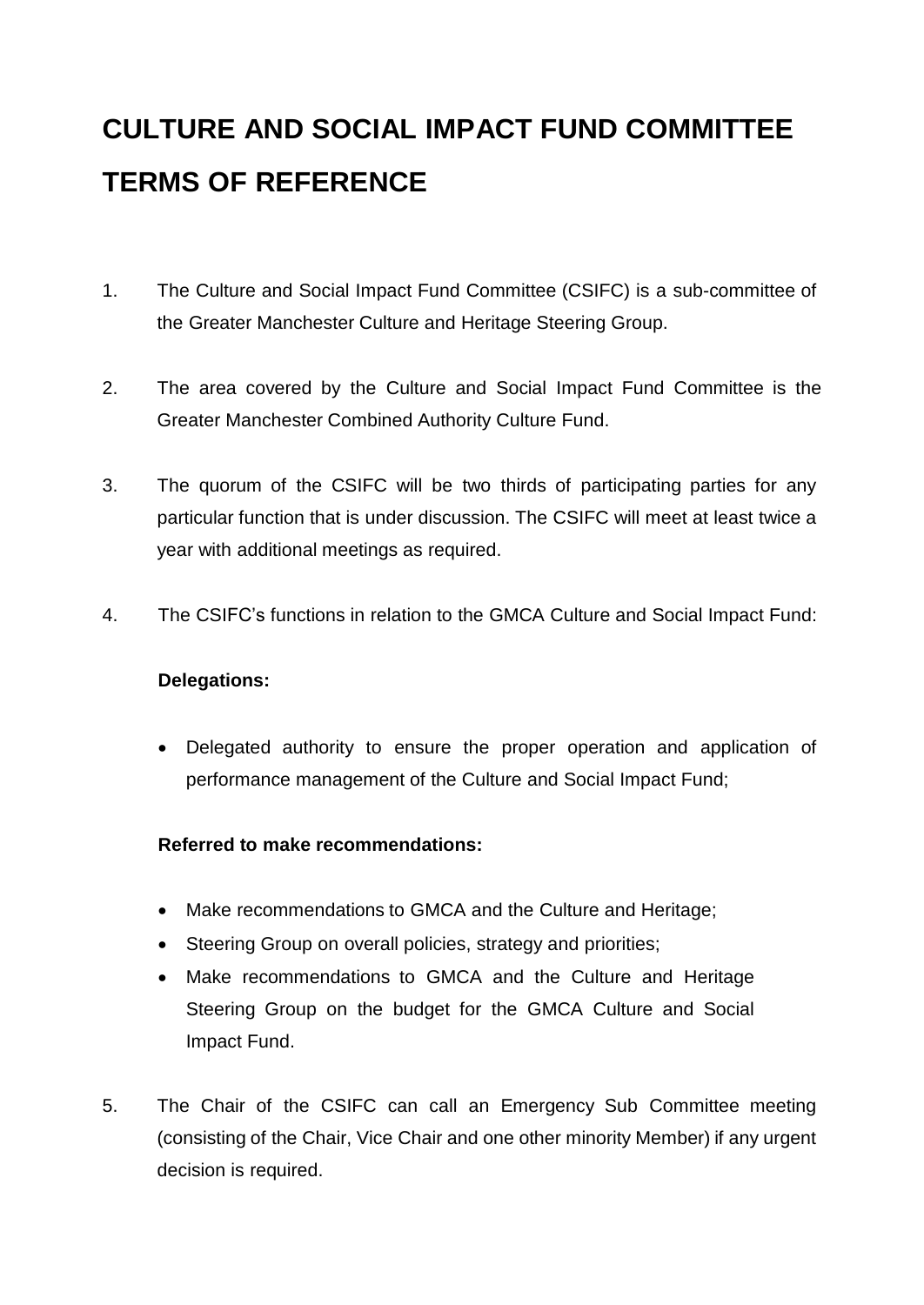- 6. Any decisions made by the Emergency Sub Committee will then be brought back to the next full Committee meeting.
- 7. The Committee has nominated deputies for each Member who may deputise at CSIFC and, in their absence, vote on his/her behalf.